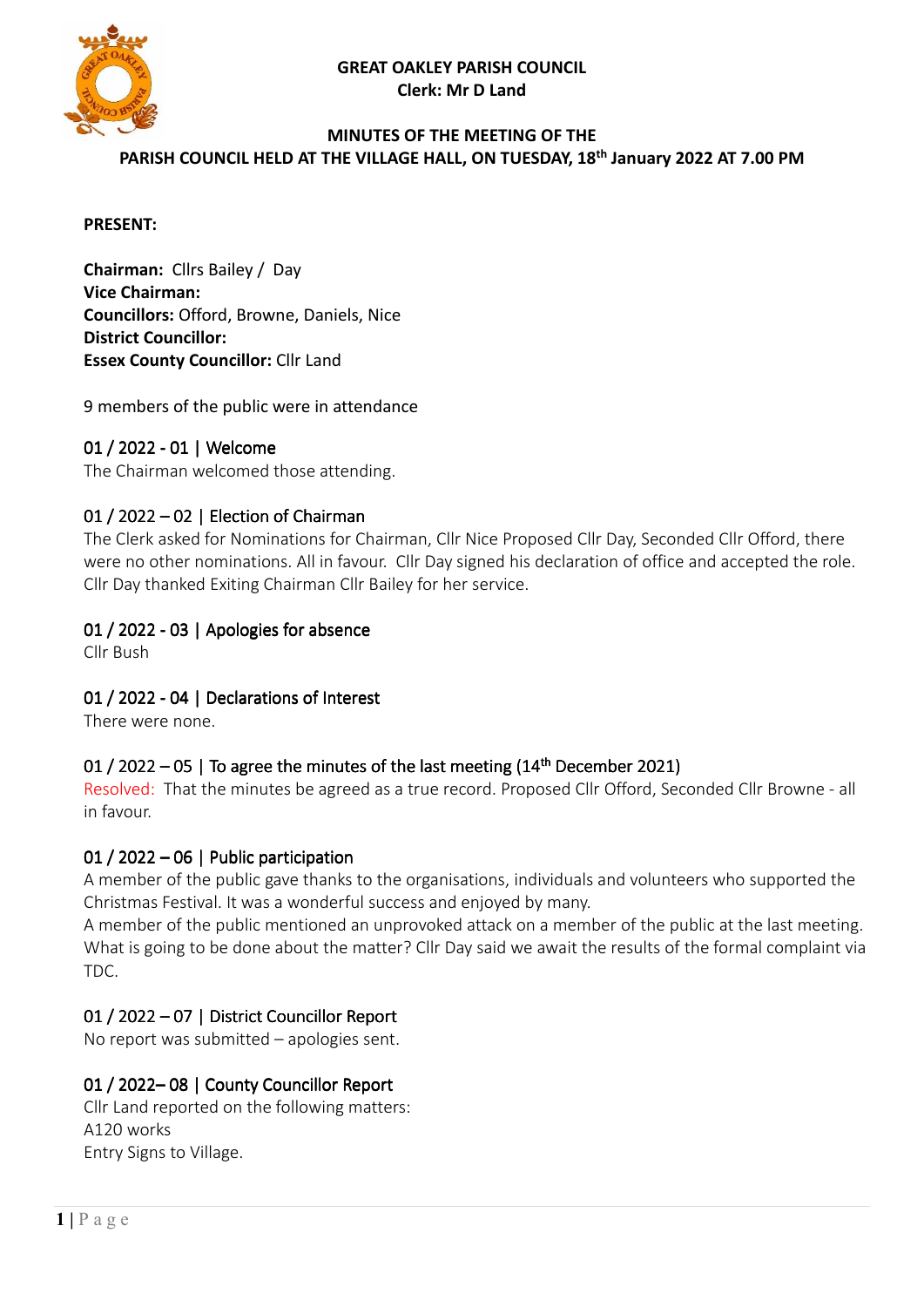#### **GREAT OAKLEY PARISH COUNCIL Clerk: Mr D Land**



### **MINUTES OF THE MEETING OF THE**

**PARISH COUNCIL HELD AT THE VILLAGE HALL, ON TUESDAY, 18th January 2022 AT 7.00 PM** 

Locality Funding

### 01 / 2022 – 09 | Clerk's Report & Correspondence

The Clerk reported on the following matters: Complaints from 2 residents Email from TDC - enquiry into complaint Third quote being sought for recreation field Benches in church Merge water and sewerage contract to Wave Mrs Tierney – Late husband's grave Lighting contract has changed and it looks initially that there is a significant increase.

## 01 / 2022 – 10 | Chairman's Report

Chairman gave updates on the following matters: Chairman deferred report till next month.

## 01 / 2022 – 11 | Reports

### Burial Ground, Recreation Field, Play Area and Greenswards

The working group report was submitted prior to the meeting and all had time to consider recommendations which were accepted. Cllr Nice asked if there could be reinforcements to the working party. Cllr Daniels asked if the Parish Council Vacancies could be promoted.

#### Public Rights of Way / Footpaths

Cllr Daniels noted the proposal from Hutchinson's port in Little Oakley, which would affect PROW and the beach. ACTION: to raise concerns over the proposal to through the TDC planning portal.

#### Great Oakley and Stones Green in Bloom

Chairman expressed a desire to continue to support the initiative.

#### TDALC

No meeting Cllr Offord said she would like to take on this responsibility moving forward. ACTION: remove Cllr Bailey's details from the mail out and add Cllr Offord.

#### Village Hall

Finance Update

GOCI have been successful in obtaining a grant to improve the sound within the hall. A new sound and recording system in the Village Hall is now in place. The system includes user an insurance policy. The PC will oversee the installation, ongoing repair, of the clerk has established that the insurance covers the equipment. The rules of use need to be established.

Cllr Daniels mentioned the need for a village hall community committee which includes members of the hirers and the public.